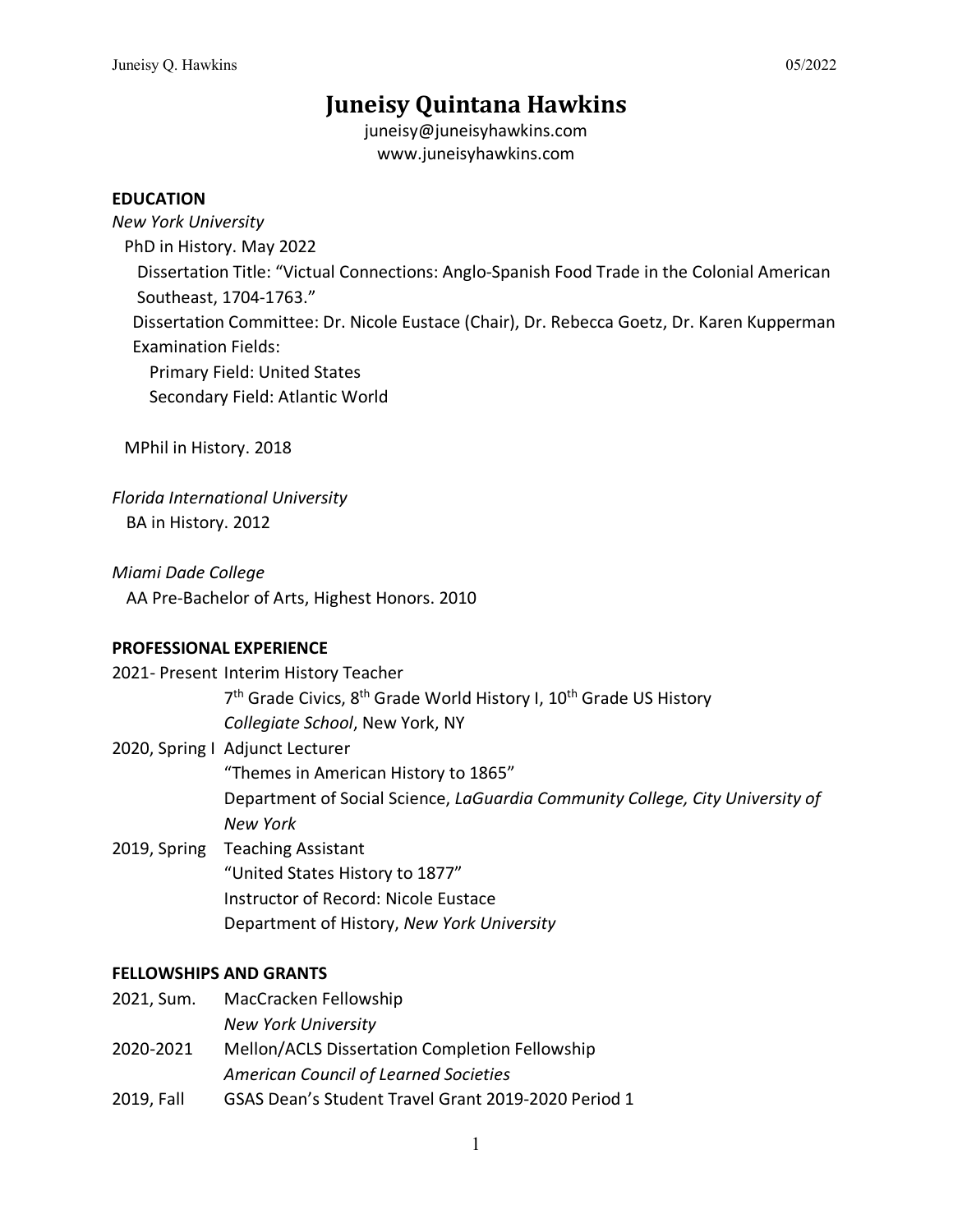|            | <b>New York University</b>                                   |
|------------|--------------------------------------------------------------|
| 2019       | New-York Historical Society Short-Term Fellowship            |
|            | New-York Historical Society Museum & Library                 |
| 2019       | <b>AHA Travel Grant</b>                                      |
|            | Department of History, New York University                   |
| 2018       | Michael Kraus Research Grant in American Colonial History    |
|            | <b>American Historical Association</b>                       |
| 2018, Fall | GSAS Dean's Student Travel Grant 2018-2019 Period 1          |
|            | <b>New York University</b>                                   |
| 2018, Fall | Provost's Global Research Initiatives Fellowship, London, UK |
|            | <b>New York University</b>                                   |
| 2018       | Spring/Summer Conference Travel Grant                        |
|            | Department of History, New York University                   |
| 2017-2019  | <b>Mellon Summer Dissertation Research Grant</b>             |
|            | <b>New York University</b>                                   |
| 2017       | Folger Institute Grant-in-Aid                                |
|            | Folger Shakespeare Library                                   |
| 2016-2018  | Graduate School of Arts and Sciences Opportunity Fellowship  |
|            | <b>New York University</b>                                   |
| 2015-2020  | MacCracken Fellowship                                        |
|            | <b>New York University</b>                                   |
| 2015-2020  | Dean's Fellowship                                            |
|            | <b>New York University</b>                                   |
| 2015       | Dean's Supplementary Fellowship Grant                        |
|            | <b>New York University</b>                                   |

# **CONFERENCES AND WORKSHOPS**

| 2021, 05 | "Where Wheat Does Not Grow, and Corn is Very Scarce': The Origins of Spanish     |
|----------|----------------------------------------------------------------------------------|
|          | Florida's Food Problems." Imperial Foodways: Culinary Economies and              |
|          | Provisioning Politics. University of California, Santa Barbara.                  |
| 2020, 04 | Conference Co-Organizer                                                          |
|          | Biennial New York University Atlantic History Conference:                        |
|          | Mobility and Movement in Atlantic History. New York, NY (CANCELLED DUE TO        |
|          | $COVID-19.$                                                                      |
| 2020, 03 | "Food Scarcity in Spanish Florida: The Population Problem of a Military Garrison |
|          | on the Edges of an Empire." Wednesday Brown Bag Sessions. The McNeil Center      |
|          | for Early American Studies, Philadelphia PA.                                     |
| 2020, 02 | "Trading with the Enemy: The Anglo-Spanish Scheme to Feed San Augstin from       |
|          | the War of Jenkins' Ear to the Seven Years' War." The Thirteenth Biennial        |
|          |                                                                                  |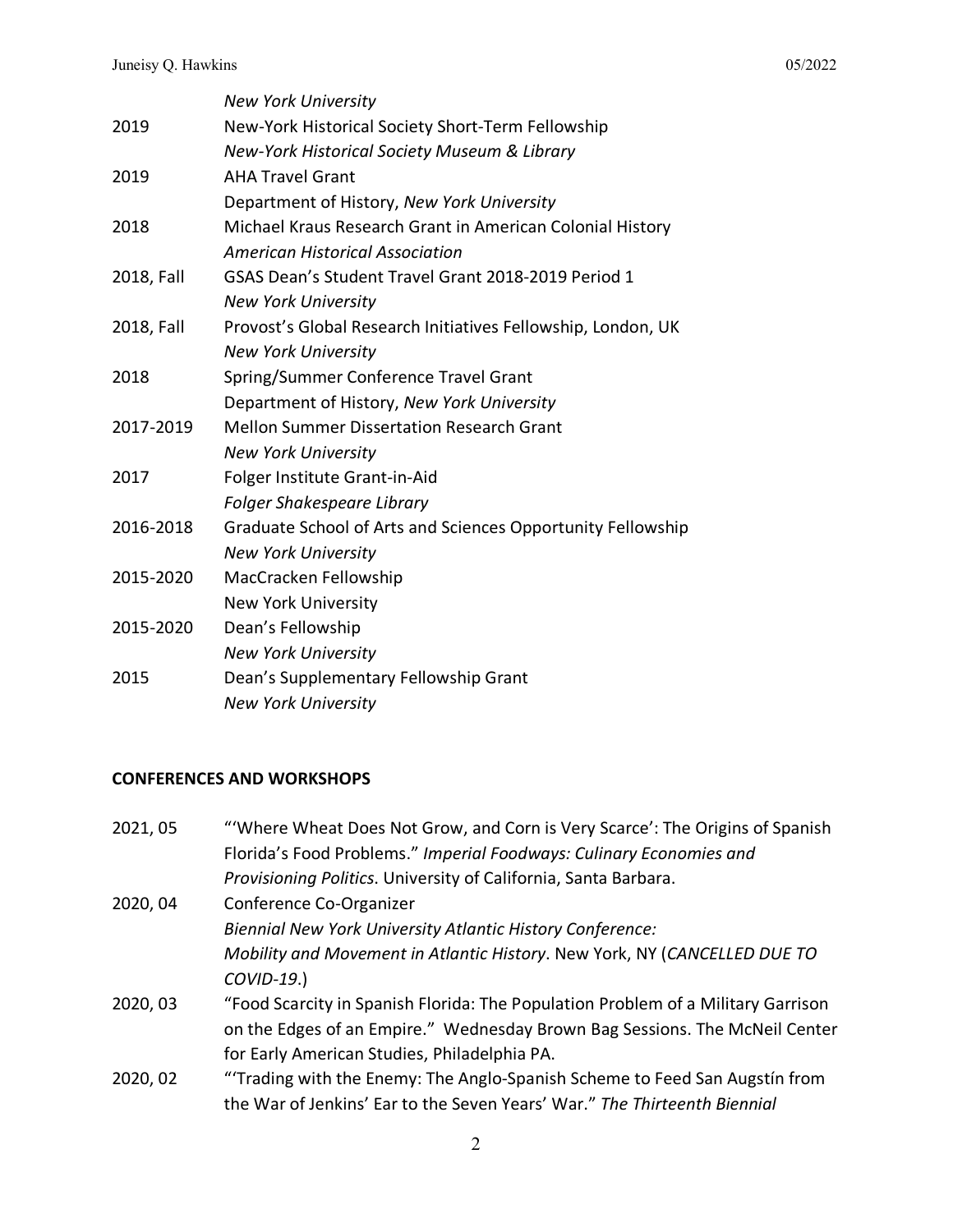*Meeting of The Forum on European Expansion and Global Interaction (FEEGI)*. St. Louis, MO.

- 2019, 03 "'The Prerogative and Liberty to Purchase Victuals': The Royal Havana Company, the Walton Company of New York, and the Provisioning of San Agustín." Graduate Student Workshop *New and Emerging Studies of the Spanish Colonial Borderlands*. The Huntington Library, San Marino, CA.
- 2019, 01 "Feeding St. Augustine: Hunger, Profit, and Pushing the Limits of Trade." *Conference on Latin American History*, affiliated society of the American Historical Association. Chicago, IL.
- 2018, 07 "Food, War, and Empire: The British and the Spanish in the Provisioning of St. Augustine, Florida, 1742-1758." *Co-Dependent Empires. 2nd Annual Conference on Imperial Entanglement: Trans-Oceanic Networks in British and Spanish Colonialism and their Legacy*. Acapulco, Mexico.
- 2018, 04 Invited panel chair and commentator. Panel: "Constructing a New Archive: Approaches to Gender." *Biennial New York University Atlantic World Conference: (En)gendering the Atlantic World*. New York, NY.

# **INVITED LECTURES AND TALKS**

- 2021, 04 "Historical Foodways: Cooking the Past." *Activation and Engagement 2: Making as Interrogatory Method*. Materializing Race Project and the Society of Winterthur Fellows.
- 2019, 12 Food in Colonial America and Doing Food History. Williamsburg Northside School, 4th Grade, Brooklyn NY.

# **PROFESSIONAL SERVICE**

- 2021, Fall Atlantic History Workshop Program Assistant *New York University*
- 2017, Fall Atlantic World Workshop Program Assistant *New York University*
- 2016, Fall Atlantic World Workshop Program Assistant *New York University*

# **PROFESSIONAL DEVELOPEMNT**

- 2017, 05 A Folger Orientation to Research Methods and Agendas *Folger Institute, Folger Shakespeare Library*
- 2015, 06 Reading Historic Cookbooks: A Structured Approach *Radcliffe Institute for Advanced Study, Harvard University*

# **NON-ACADEMIC WORK EXPERIENCE**

2014-2015 Coordinator of Administrative Services, Office of the Faculty Senate *Florida International University*